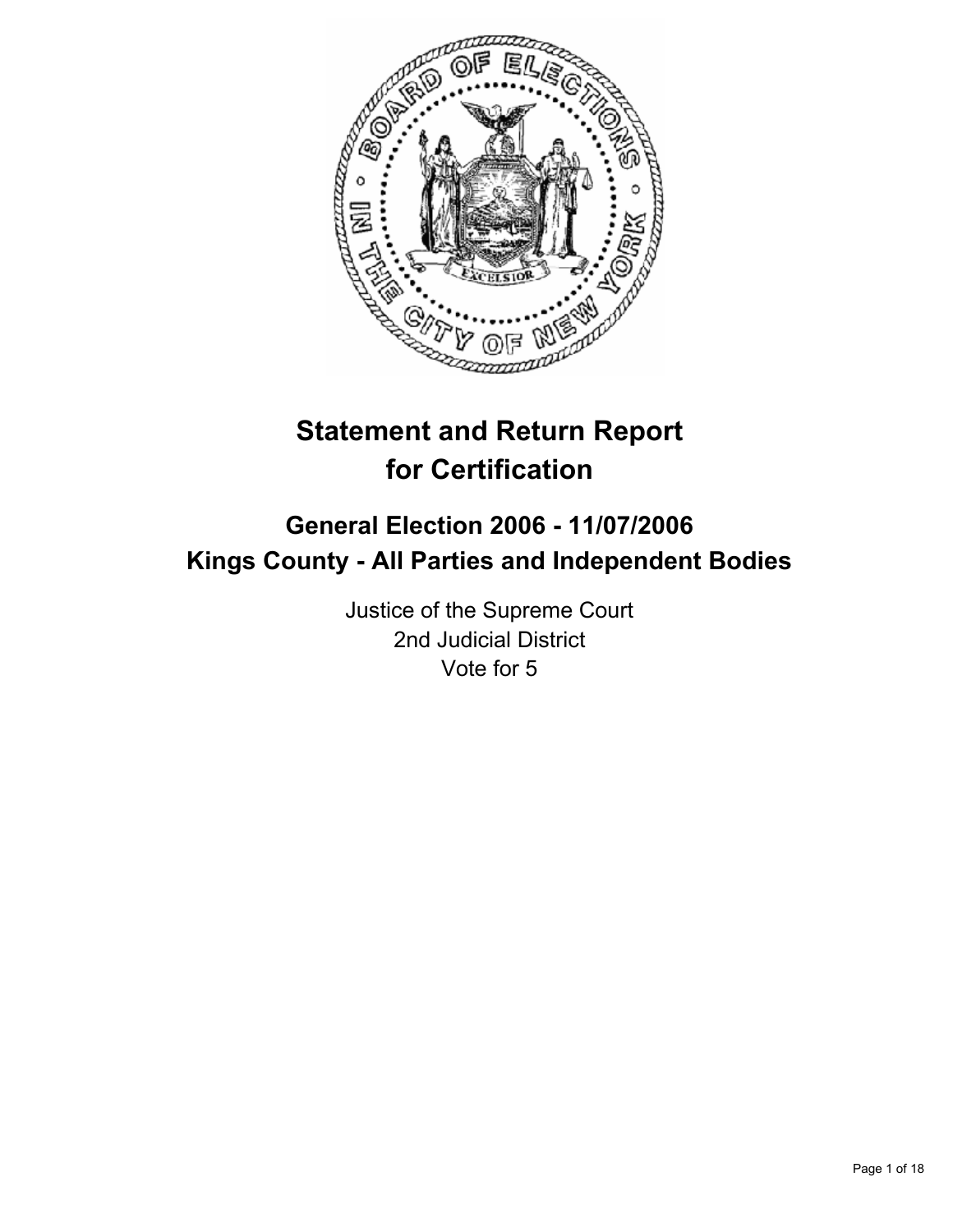

| <b>PUBLIC COUNTER</b>              | 18,135 |
|------------------------------------|--------|
| <b>EMERGENCY</b>                   | 32     |
| ABSENTEE/MILITARY                  | 146    |
| <b>AFFIDAVIT</b>                   | 320    |
| <b>Total Ballots</b>               | 18,667 |
| WILLIAM F MASTRO (REPUBLICAN)      | 522    |
| WILLIAM F MASTRO (DEMOCRATIC)      | 10,653 |
| WILLIAM F MASTRO (CONSERVATIVE)    | 173    |
| JOSEPH J MALTESE (REPUBLICAN)      | 524    |
| JACK M BATTAGLIA (DEMOCRATIC)      | 10,461 |
| JOSEPH J MALTESE (CONSERVATIVE)    | 156    |
| MICHAEL V AJELLO (REPUBLICAN)      | 537    |
| DELORES J THOMAS (DEMOCRATIC)      | 11,831 |
| MICHAEL V AJELLO (CONSERVATIVE)    | 149    |
| DAVID I SCHMIDT (DEMOCRATIC)       | 10,416 |
| MICHAEL S REINHARDT (CONSERVATIVE) | 248    |
| KAREN B ROTHENBERG (DEMOCRATIC)    | 10,668 |
| ALTON MADDOX (WRITE-IN)            |        |
| <b>Total Votes</b>                 | 56,339 |
| Unrecorded                         | 36,996 |

| PUBLIC COUNTER                     | 20,300 |
|------------------------------------|--------|
| <b>EMERGENCY</b>                   | 193    |
| ABSENTEE/MILITARY                  | 366    |
| <b>AFFIDAVIT</b>                   | 235    |
| <b>Total Ballots</b>               | 21,172 |
| WILLIAM F MASTRO (REPUBLICAN)      | 2,693  |
| WILLIAM F MASTRO (DEMOCRATIC)      | 11,441 |
| WILLIAM F MASTRO (CONSERVATIVE)    | 540    |
| JOSEPH J MALTESE (REPUBLICAN)      | 2,766  |
| JACK M BATTAGLIA (DEMOCRATIC)      | 11,538 |
| JOSEPH J MALTESE (CONSERVATIVE)    | 541    |
| MICHAEL V AJELLO (REPUBLICAN)      | 2.661  |
| DELORES J THOMAS (DEMOCRATIC)      | 11,986 |
| MICHAEL V AJELLO (CONSERVATIVE)    | 564    |
| DAVID I SCHMIDT (DEMOCRATIC)       | 11,989 |
| MICHAEL S REINHARDT (CONSERVATIVE) | 1,030  |
| KAREN B ROTHENBERG (DEMOCRATIC)    | 12,398 |
| ISRAEL GLASSER (WRITE-IN)          | 1      |
| JEFFREY FRANKEL (WRITE-IN)         | 1      |
| KAREN TOTHERBOUN (WRITE-IN)        | 1      |
| MELVIN FRANKEL (WRITE-IN)          | 1      |
| <b>Total Votes</b>                 | 70,151 |
| Unrecorded                         | 35,709 |
|                                    |        |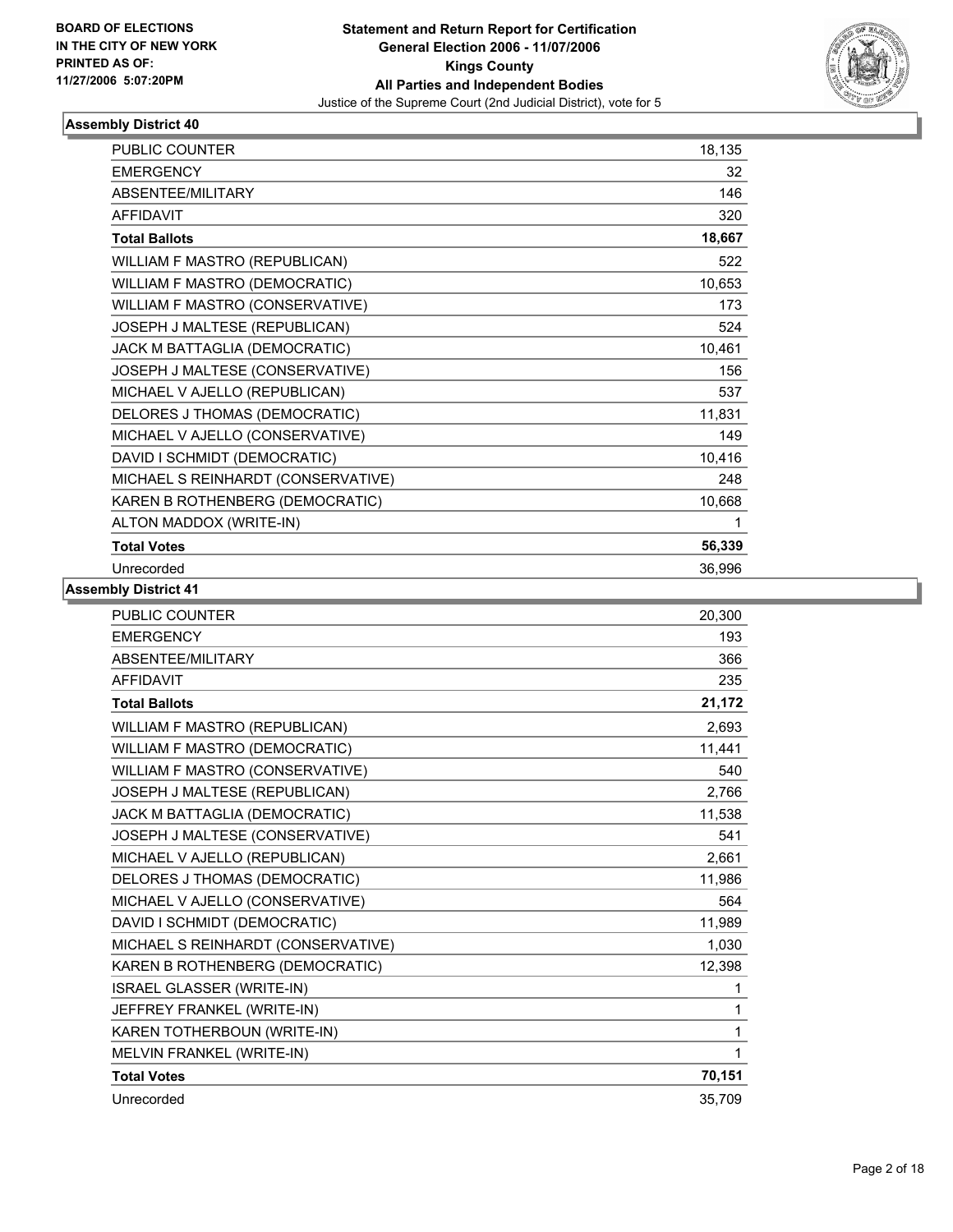

| <b>PUBLIC COUNTER</b>              | 15,674 |
|------------------------------------|--------|
| <b>EMERGENCY</b>                   | 254    |
| ABSENTEE/MILITARY                  | 239    |
| <b>AFFIDAVIT</b>                   | 299    |
| <b>Total Ballots</b>               | 16,528 |
| WILLIAM F MASTRO (REPUBLICAN)      | 865    |
| WILLIAM F MASTRO (DEMOCRATIC)      | 9,069  |
| WILLIAM F MASTRO (CONSERVATIVE)    | 241    |
| JOSEPH J MALTESE (REPUBLICAN)      | 879    |
| JACK M BATTAGLIA (DEMOCRATIC)      | 9,077  |
| JOSEPH J MALTESE (CONSERVATIVE)    | 243    |
| MICHAEL V AJELLO (REPUBLICAN)      | 873    |
| DELORES J THOMAS (DEMOCRATIC)      | 9,854  |
| MICHAEL V AJELLO (CONSERVATIVE)    | 246    |
| DAVID I SCHMIDT (DEMOCRATIC)       | 9,435  |
| MICHAEL S REINHARDT (CONSERVATIVE) | 523    |
| KAREN B ROTHENBERG (DEMOCRATIC)    | 9,504  |
| MICHAEL DEAR (WRITE-IN)            |        |
| <b>Total Votes</b>                 | 50,810 |
| Unrecorded                         | 31,830 |

| PUBLIC COUNTER                     | 18,188 |  |
|------------------------------------|--------|--|
| <b>EMERGENCY</b>                   | 40     |  |
| ABSENTEE/MILITARY                  | 330    |  |
| <b>AFFIDAVIT</b>                   | 294    |  |
| <b>Total Ballots</b>               | 18,897 |  |
| WILLIAM F MASTRO (REPUBLICAN)      | 799    |  |
| WILLIAM F MASTRO (DEMOCRATIC)      | 10,537 |  |
| WILLIAM F MASTRO (CONSERVATIVE)    | 251    |  |
| JOSEPH J MALTESE (REPUBLICAN)      | 789    |  |
| JACK M BATTAGLIA (DEMOCRATIC)      | 10,465 |  |
| JOSEPH J MALTESE (CONSERVATIVE)    | 236    |  |
| MICHAEL V AJELLO (REPUBLICAN)      | 882    |  |
| DELORES J THOMAS (DEMOCRATIC)      | 11,651 |  |
| MICHAEL V AJELLO (CONSERVATIVE)    | 235    |  |
| DAVID I SCHMIDT (DEMOCRATIC)       | 10,457 |  |
| MICHAEL S REINHARDT (CONSERVATIVE) | 323    |  |
| KAREN B ROTHENBERG (DEMOCRATIC)    | 10,696 |  |
| DEANA ROSENBERG (WRITE-IN)         | 1      |  |
| <b>GOLDY ROSENBERG (WRITE-IN)</b>  | 1      |  |
| <b>GOLDY ROSFRN (WRITE-IN)</b>     | 1      |  |
| SANDA ROPER (WRITE-IN)             | 1      |  |
| YEDUDA ROSENBERG (WRITE-IN)        | 1      |  |
| YUDI EBAR (WRITE-IN)               | 1      |  |
| <b>Total Votes</b>                 | 57,327 |  |
| Unrecorded                         | 37,158 |  |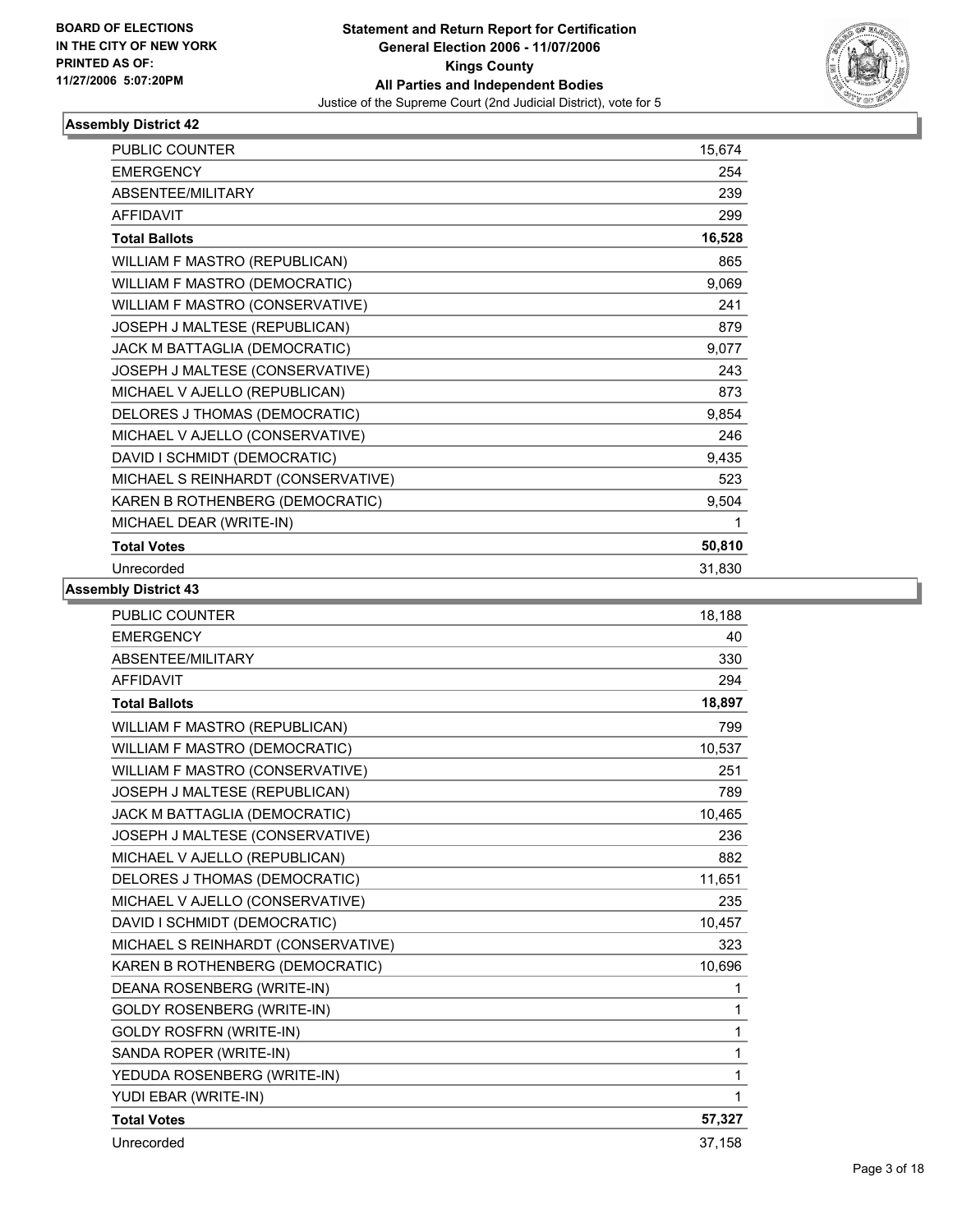

| PUBLIC COUNTER                     | 21,218 |
|------------------------------------|--------|
| <b>EMERGENCY</b>                   | 101    |
| <b>ABSENTEE/MILITARY</b>           | 451    |
| <b>AFFIDAVIT</b>                   | 517    |
| <b>Total Ballots</b>               | 22,430 |
| WILLIAM F MASTRO (REPUBLICAN)      | 2.409  |
| WILLIAM F MASTRO (DEMOCRATIC)      | 12,711 |
| WILLIAM F MASTRO (CONSERVATIVE)    | 528    |
| JOSEPH J MALTESE (REPUBLICAN)      | 2,444  |
| JACK M BATTAGLIA (DEMOCRATIC)      | 13,011 |
| JOSEPH J MALTESE (CONSERVATIVE)    | 573    |
| MICHAEL V AJELLO (REPUBLICAN)      | 2,433  |
| DELORES J THOMAS (DEMOCRATIC)      | 13,325 |
| MICHAEL V AJELLO (CONSERVATIVE)    | 557    |
| DAVID I SCHMIDT (DEMOCRATIC)       | 13,394 |
| MICHAEL S REINHARDT (CONSERVATIVE) | 875    |
| KAREN B ROTHENBERG (DEMOCRATIC)    | 13,647 |
| CALVIN E JOHNSON (WRITE-IN)        | 1      |
| KATHERINE STOEHR (WRITE-IN)        | 1      |
| LAURA SHMISHKISS (WRITE-IN)        | 1      |
| MELENA RYZIK (WRITE-IN)            | 1      |
| NITZAN PELMAN (WRITE-IN)           | 1      |
| <b>Total Votes</b>                 | 75,912 |
| Unrecorded                         | 36,238 |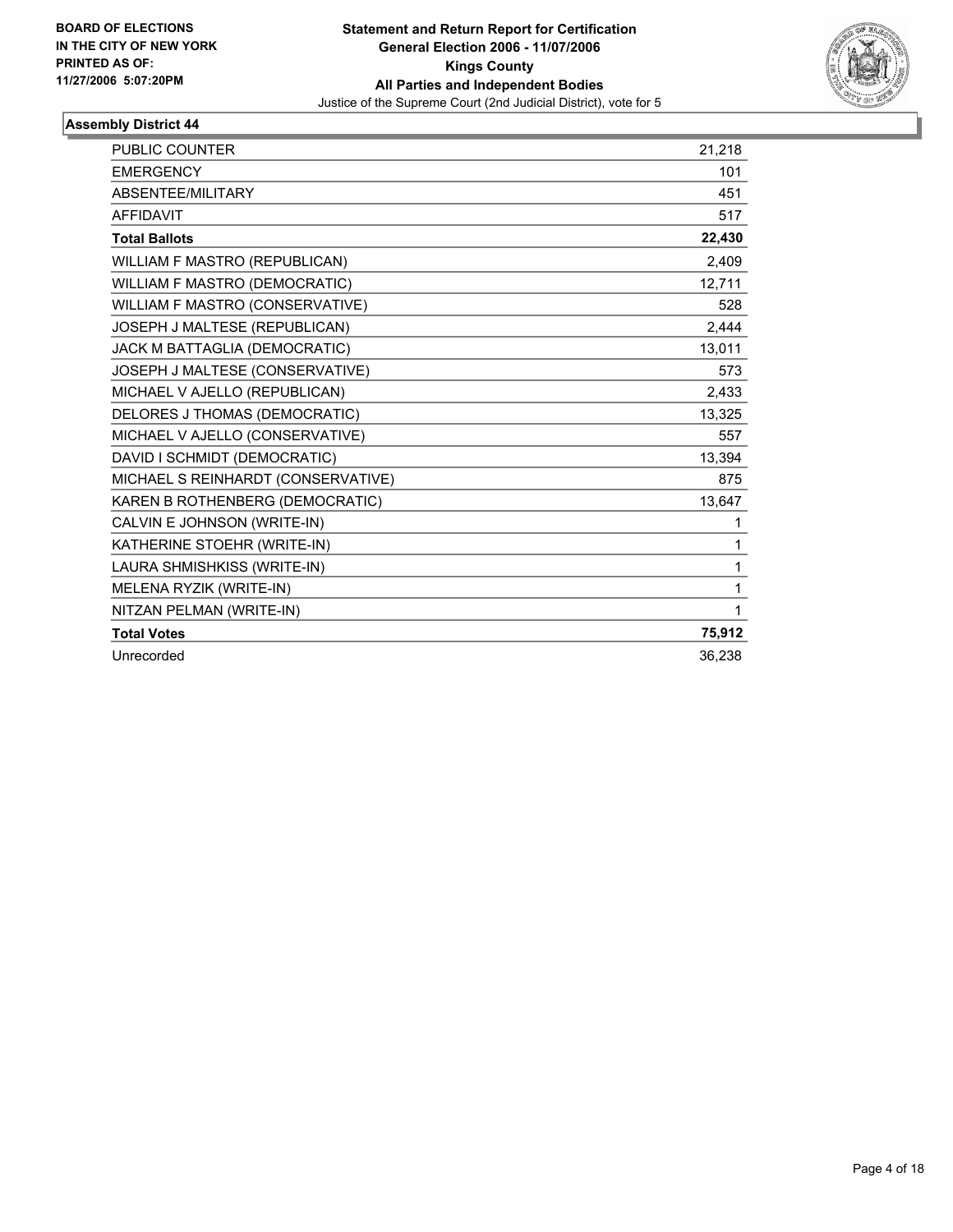

| <b>PUBLIC COUNTER</b>              | 14,026 |
|------------------------------------|--------|
| <b>EMERGENCY</b>                   | 97     |
| ABSENTEE/MILITARY                  | 399    |
| <b>AFFIDAVIT</b>                   | 144    |
| <b>Total Ballots</b>               | 14,752 |
| WILLIAM F MASTRO (REPUBLICAN)      | 3.265  |
| WILLIAM F MASTRO (DEMOCRATIC)      | 6.660  |
| WILLIAM F MASTRO (CONSERVATIVE)    | 548    |
| JOSEPH J MALTESE (REPUBLICAN)      | 3,236  |
| JACK M BATTAGLIA (DEMOCRATIC)      | 6,730  |
| JOSEPH J MALTESE (CONSERVATIVE)    | 553    |
| MICHAEL V AJELLO (REPUBLICAN)      | 3,232  |
| DELORES J THOMAS (DEMOCRATIC)      | 6,614  |
| MICHAEL V AJELLO (CONSERVATIVE)    | 588    |
| DAVID I SCHMIDT (DEMOCRATIC)       | 7,371  |
| MICHAEL S REINHARDT (CONSERVATIVE) | 919    |
| KAREN B ROTHENBERG (DEMOCRATIC)    | 7,704  |
| <b>BABA BOOEY (WRITE-IN)</b>       | 1      |
| CHOKUE LUMUMBA (WRITE-IN)          | 1      |
| JEFFREY SUNSHINE (WRITE-IN)        | 1      |
| <b>JIMMY JUSTICE (WRITE-IN)</b>    | 1      |
| MARQUIS DE SADE (WRITE-IN)         | 1      |
| <b>Total Votes</b>                 | 47,425 |
| Unrecorded                         | 26,335 |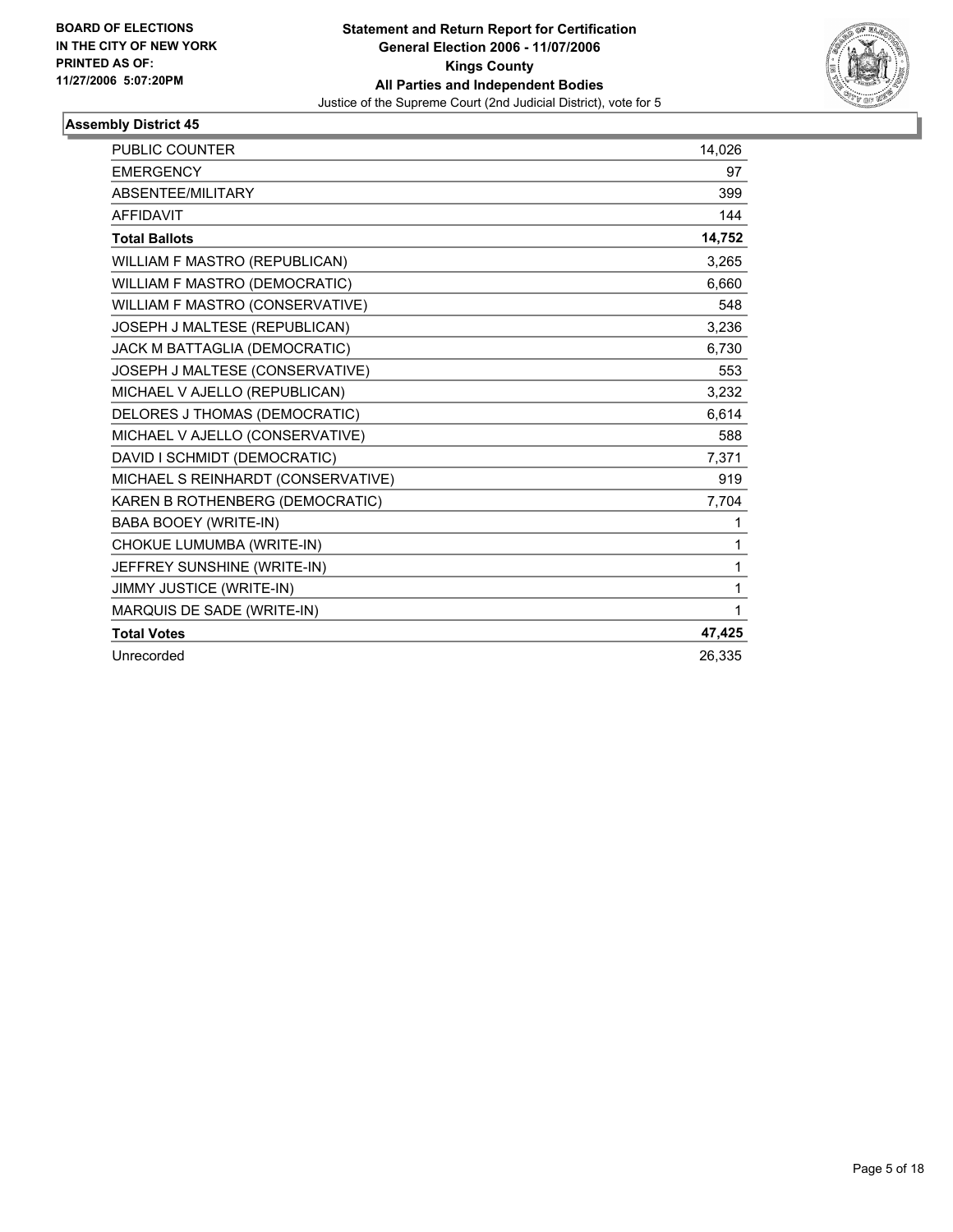

| PUBLIC COUNTER                     | 18,658 |
|------------------------------------|--------|
| <b>EMERGENCY</b>                   | 0      |
| ABSENTEE/MILITARY                  | 527    |
| <b>AFFIDAVIT</b>                   | 291    |
| <b>Total Ballots</b>               | 19,537 |
| WILLIAM F MASTRO (REPUBLICAN)      | 3,613  |
| WILLIAM F MASTRO (DEMOCRATIC)      | 8,725  |
| WILLIAM F MASTRO (CONSERVATIVE)    | 558    |
| JOSEPH J MALTESE (REPUBLICAN)      | 3.568  |
| JACK M BATTAGLIA (DEMOCRATIC)      | 8,734  |
| JOSEPH J MALTESE (CONSERVATIVE)    | 571    |
| MICHAEL V AJELLO (REPUBLICAN)      | 3,629  |
| DELORES J THOMAS (DEMOCRATIC)      | 8,815  |
| MICHAEL V AJELLO (CONSERVATIVE)    | 574    |
| DAVID I SCHMIDT (DEMOCRATIC)       | 8,793  |
| MICHAEL S REINHARDT (CONSERVATIVE) | 844    |
| KAREN B ROTHENBERG (DEMOCRATIC)    | 9,141  |
| EDWARD DELORENZO (WRITE-IN)        | 1      |
| ESTHER STACKELL (WRITE-IN)         | 1      |
| JASON W. LEDERMAN (WRITE-IN)       |        |
| <b>Total Votes</b>                 | 57,568 |
| Unrecorded                         | 40,117 |

| <b>PUBLIC COUNTER</b>              | 12,767 |
|------------------------------------|--------|
| <b>EMERGENCY</b>                   | 5      |
| ABSENTEE/MILITARY                  | 380    |
| <b>AFFIDAVIT</b>                   | 171    |
| <b>Total Ballots</b>               | 13,377 |
| WILLIAM F MASTRO (REPUBLICAN)      | 2,761  |
| WILLIAM F MASTRO (DEMOCRATIC)      | 5,963  |
| WILLIAM F MASTRO (CONSERVATIVE)    | 387    |
| JOSEPH J MALTESE (REPUBLICAN)      | 2,705  |
| JACK M BATTAGLIA (DEMOCRATIC)      | 6,066  |
| JOSEPH J MALTESE (CONSERVATIVE)    | 394    |
| MICHAEL V AJELLO (REPUBLICAN)      | 2,770  |
| DELORES J THOMAS (DEMOCRATIC)      | 5,637  |
| MICHAEL V AJELLO (CONSERVATIVE)    | 388    |
| DAVID I SCHMIDT (DEMOCRATIC)       | 5,903  |
| MICHAEL S REINHARDT (CONSERVATIVE) | 565    |
| KAREN B ROTHENBERG (DEMOCRATIC)    | 5,999  |
| ROSE MADDEN (WRITE-IN)             |        |
| <b>Total Votes</b>                 | 39,539 |
| Unrecorded                         | 27,346 |
|                                    |        |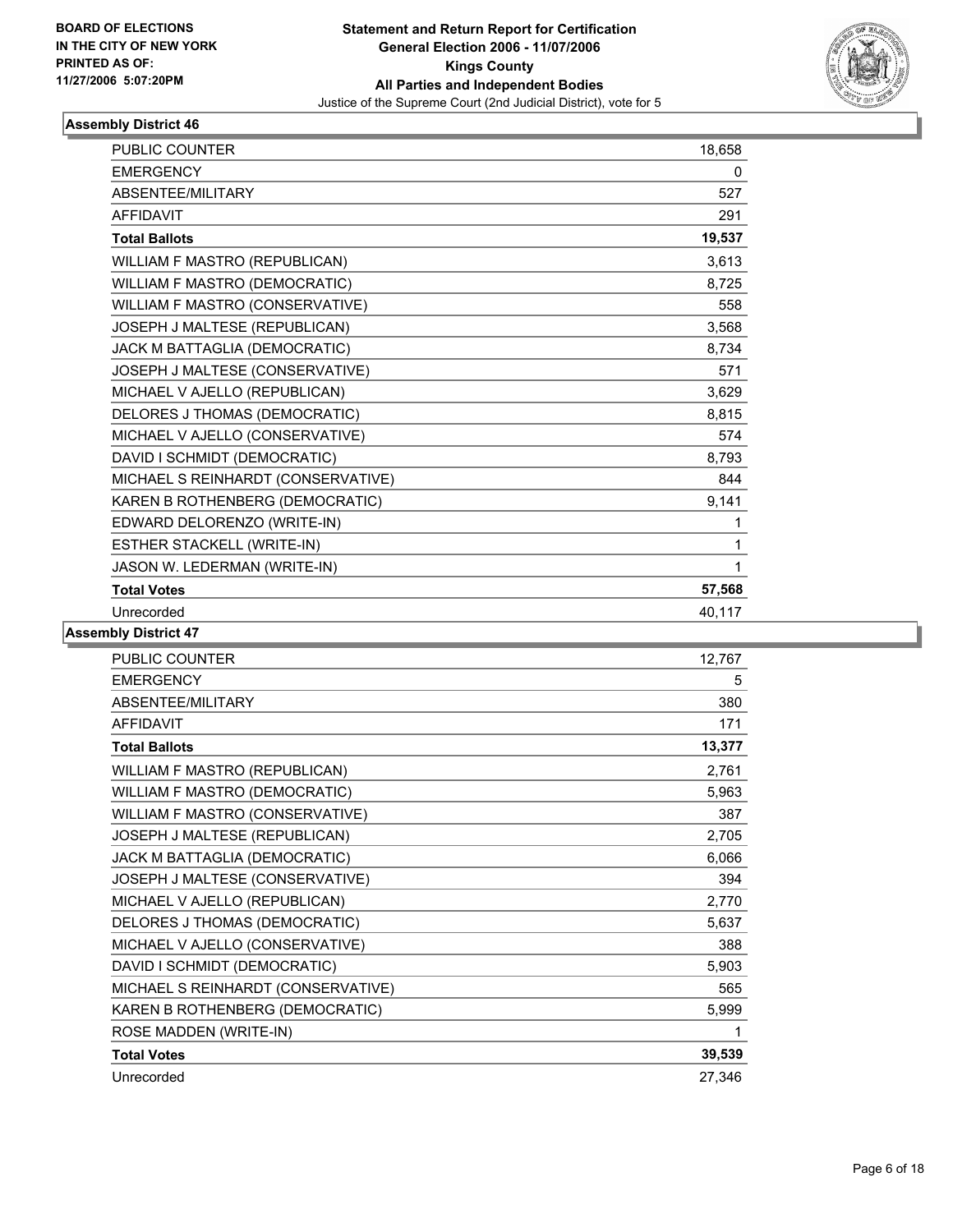

| PUBLIC COUNTER                       | 12,192 |
|--------------------------------------|--------|
| <b>EMERGENCY</b>                     | 67     |
| ABSENTEE/MILITARY                    | 274    |
| <b>AFFIDAVIT</b>                     | 108    |
| <b>Total Ballots</b>                 | 12,797 |
| WILLIAM F MASTRO (REPUBLICAN)        | 3,666  |
| <b>WILLIAM F MASTRO (DEMOCRATIC)</b> | 4.207  |
| WILLIAM F MASTRO (CONSERVATIVE)      | 706    |
| JOSEPH J MALTESE (REPUBLICAN)        | 3,638  |
| JACK M BATTAGLIA (DEMOCRATIC)        | 4,318  |
| JOSEPH J MALTESE (CONSERVATIVE)      | 748    |
| MICHAEL V AJELLO (REPUBLICAN)        | 3,556  |
| DELORES J THOMAS (DEMOCRATIC)        | 4,267  |
| MICHAEL V AJELLO (CONSERVATIVE)      | 734    |
| DAVID I SCHMIDT (DEMOCRATIC)         | 5,646  |
| MICHAEL S REINHARDT (CONSERVATIVE)   | 1,081  |
| KAREN B ROTHENBERG (DEMOCRATIC)      | 5,256  |
| ALFRED E. NEWMAN (WRITE-IN)          | 1      |
| ALLEN S. POPPER (WRITE-IN)           | 1      |
| <b>JUDAH DICK (WRITE-IN)</b>         | 1      |
| MICKEY MOUSE (WRITE-IN)              | 3      |
| SADDAM HUSSIEN (WRITE-IN)            | 1      |
| SHLOMO SOKOL (WRITE-IN)              | 1      |
| SOL HANDLER (WRITE-IN)               | 1      |
| <b>Total Votes</b>                   | 37,832 |
| Unrecorded                           | 26,153 |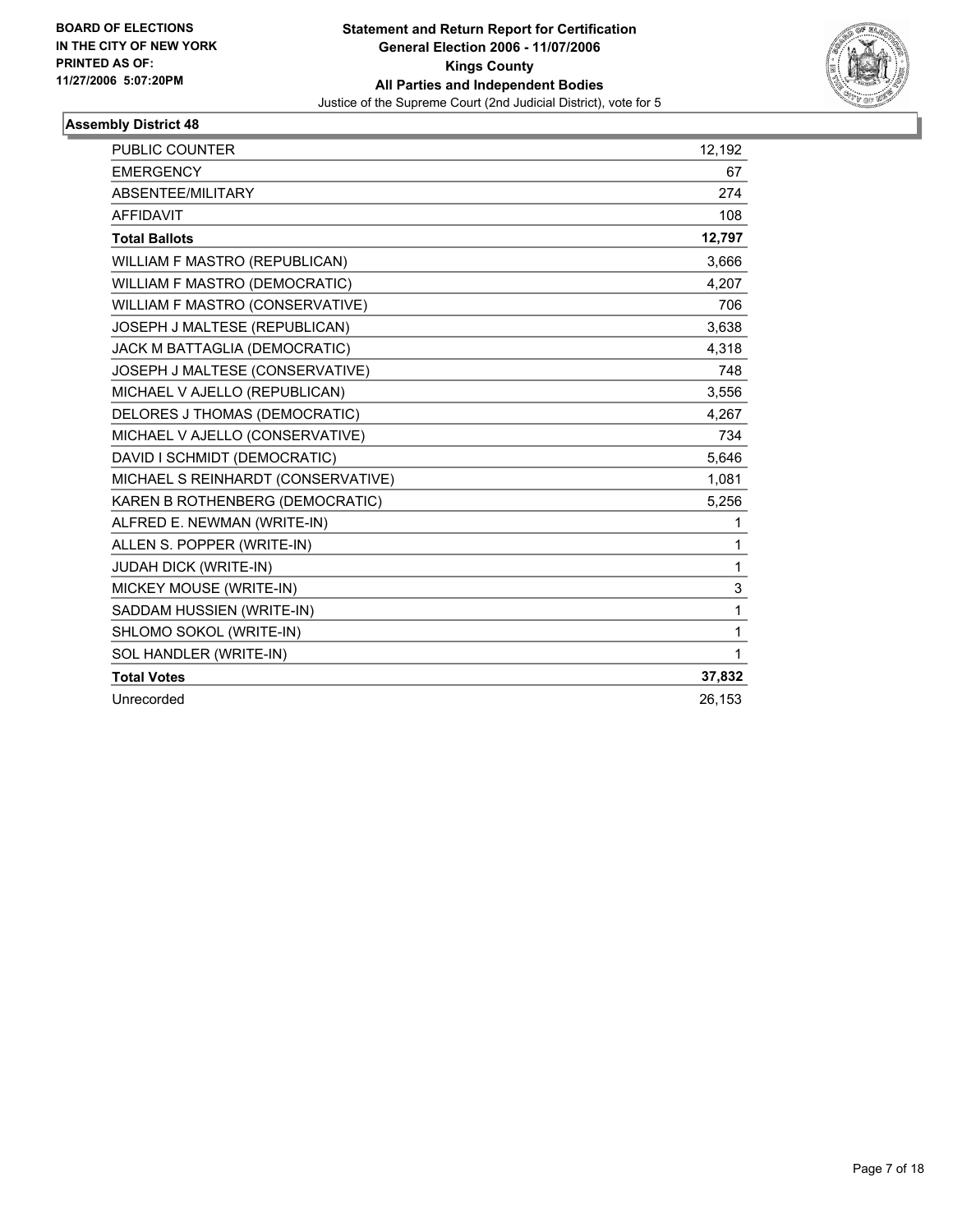

| <b>PUBLIC COUNTER</b>              | 11,511 |
|------------------------------------|--------|
| <b>EMERGENCY</b>                   | 0      |
| ABSENTEE/MILITARY                  | 267    |
| <b>AFFIDAVIT</b>                   | 136    |
| <b>Total Ballots</b>               | 11,972 |
| WILLIAM F MASTRO (REPUBLICAN)      | 2,996  |
| WILLIAM F MASTRO (DEMOCRATIC)      | 4.886  |
| WILLIAM F MASTRO (CONSERVATIVE)    | 480    |
| JOSEPH J MALTESE (REPUBLICAN)      | 2,960  |
| JACK M BATTAGLIA (DEMOCRATIC)      | 4,980  |
| JOSEPH J MALTESE (CONSERVATIVE)    | 509    |
| MICHAEL V AJELLO (REPUBLICAN)      | 3,062  |
| DELORES J THOMAS (DEMOCRATIC)      | 4,604  |
| MICHAEL V AJELLO (CONSERVATIVE)    | 525    |
| DAVID I SCHMIDT (DEMOCRATIC)       | 4,970  |
| MICHAEL S REINHARDT (CONSERVATIVE) | 719    |
| KAREN B ROTHENBERG (DEMOCRATIC)    | 4,895  |
| CHARLES HARUSSLER (WRITE-IN)       | 1      |
| HARRY GRUEN (WRITE-IN)             | 1      |
| JACK PURVIN (WRITE-IN)             |        |
| <b>Total Votes</b>                 | 35,589 |
| Unrecorded                         | 24.271 |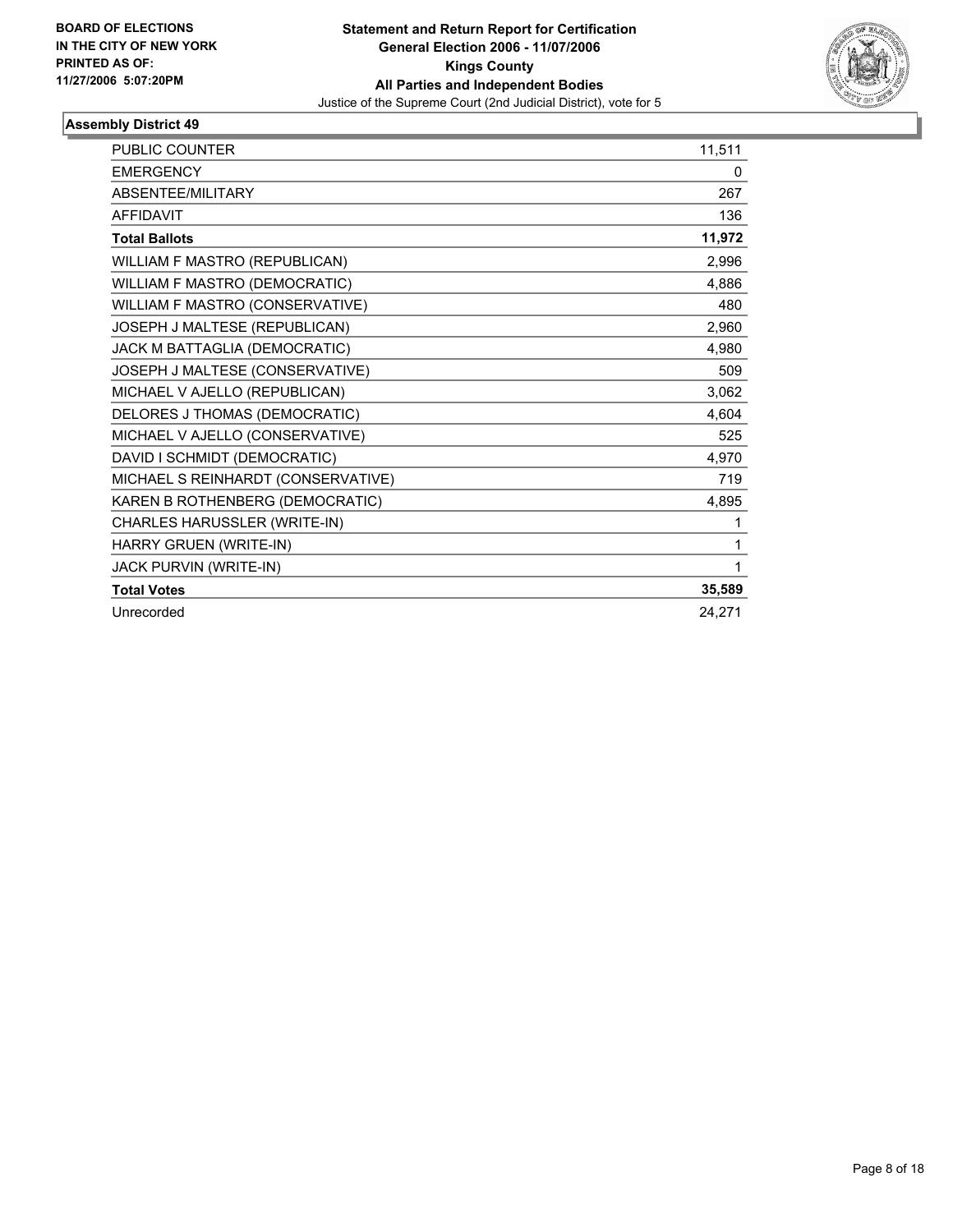

| PUBLIC COUNTER                       | 14,709 |
|--------------------------------------|--------|
| <b>EMERGENCY</b>                     | 317    |
| ABSENTEE/MILITARY                    | 247    |
| <b>AFFIDAVIT</b>                     | 596    |
| <b>Total Ballots</b>                 | 15,928 |
| WILLIAM F MASTRO (REPUBLICAN)        | 1,424  |
| <b>WILLIAM F MASTRO (DEMOCRATIC)</b> | 9,350  |
| WILLIAM F MASTRO (CONSERVATIVE)      | 243    |
| JOSEPH J MALTESE (REPUBLICAN)        | 1,436  |
| JACK M BATTAGLIA (DEMOCRATIC)        | 9,647  |
| JOSEPH J MALTESE (CONSERVATIVE)      | 258    |
| MICHAEL V AJELLO (REPUBLICAN)        | 1,459  |
| DELORES J THOMAS (DEMOCRATIC)        | 9,956  |
| MICHAEL V AJELLO (CONSERVATIVE)      | 328    |
| DAVID I SCHMIDT (DEMOCRATIC)         | 9,528  |
| MICHAEL S REINHARDT (CONSERVATIVE)   | 370    |
| KAREN B ROTHENBERG (DEMOCRATIC)      | 9,847  |
| BEN MYERS (WRITE-IN)                 | 1      |
| <b>BRAD WILL (WRITE-IN)</b>          | 1      |
| CHARLES BARRON (WRITE-IN)            | 1      |
| COMET FLEMING-JONES (WRITE-IN)       | 1      |
| ED TOWNS (WRITE-IN)                  | 1      |
| HILLARY RODHAM CLINTON (WRITE-IN)    | 1      |
| LEWANNE JONES (WRITE-IN)             | 1      |
| MARISA MCCORMICK (WRITE-IN)          | 1      |
| RABBY ARON TIETELBAUM (WRITE-IN)     | 4      |
| RYDER FLEMING-JONES (WRITE-IN)       | 1      |
| <b>Total Votes</b>                   | 53,859 |
| Unrecorded                           | 25,781 |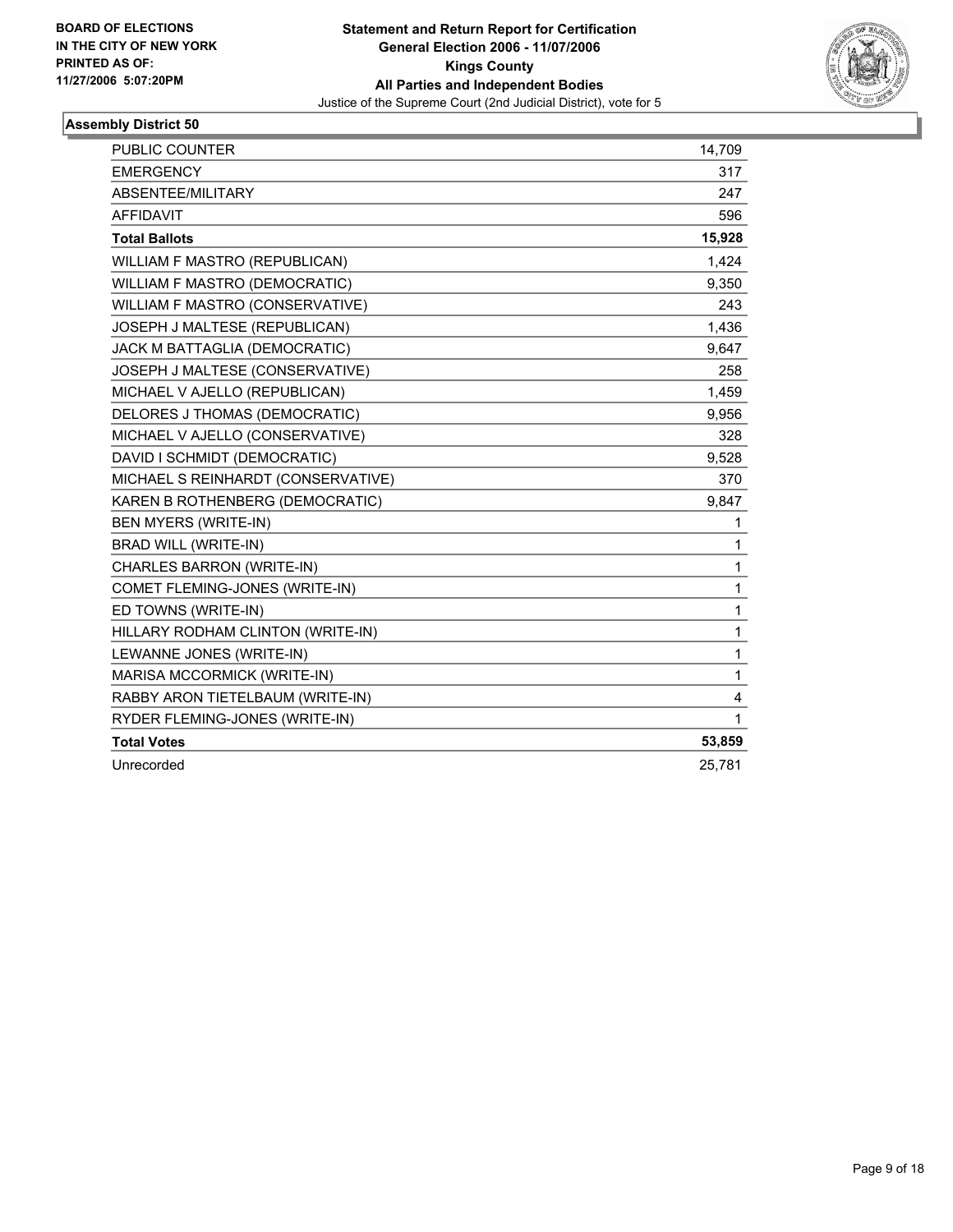

| <b>PUBLIC COUNTER</b>              | 10,691 |
|------------------------------------|--------|
| <b>EMERGENCY</b>                   | 109    |
| ABSENTEE/MILITARY                  | 143    |
| <b>AFFIDAVIT</b>                   | 248    |
| <b>Total Ballots</b>               | 11,240 |
| WILLIAM F MASTRO (REPUBLICAN)      | 1,077  |
| WILLIAM F MASTRO (DEMOCRATIC)      | 5,741  |
| WILLIAM F MASTRO (CONSERVATIVE)    | 231    |
| JOSEPH J MALTESE (REPUBLICAN)      | 1,026  |
| JACK M BATTAGLIA (DEMOCRATIC)      | 5,649  |
| JOSEPH J MALTESE (CONSERVATIVE)    | 225    |
| MICHAEL V AJELLO (REPUBLICAN)      | 1,045  |
| DELORES J THOMAS (DEMOCRATIC)      | 5,885  |
| MICHAEL V AJELLO (CONSERVATIVE)    | 228    |
| DAVID I SCHMIDT (DEMOCRATIC)       | 5,732  |
| MICHAEL S REINHARDT (CONSERVATIVE) | 311    |
| KAREN B ROTHENBERG (DEMOCRATIC)    | 5,795  |
| <b>Total Votes</b>                 | 32,945 |
| Unrecorded                         | 23,255 |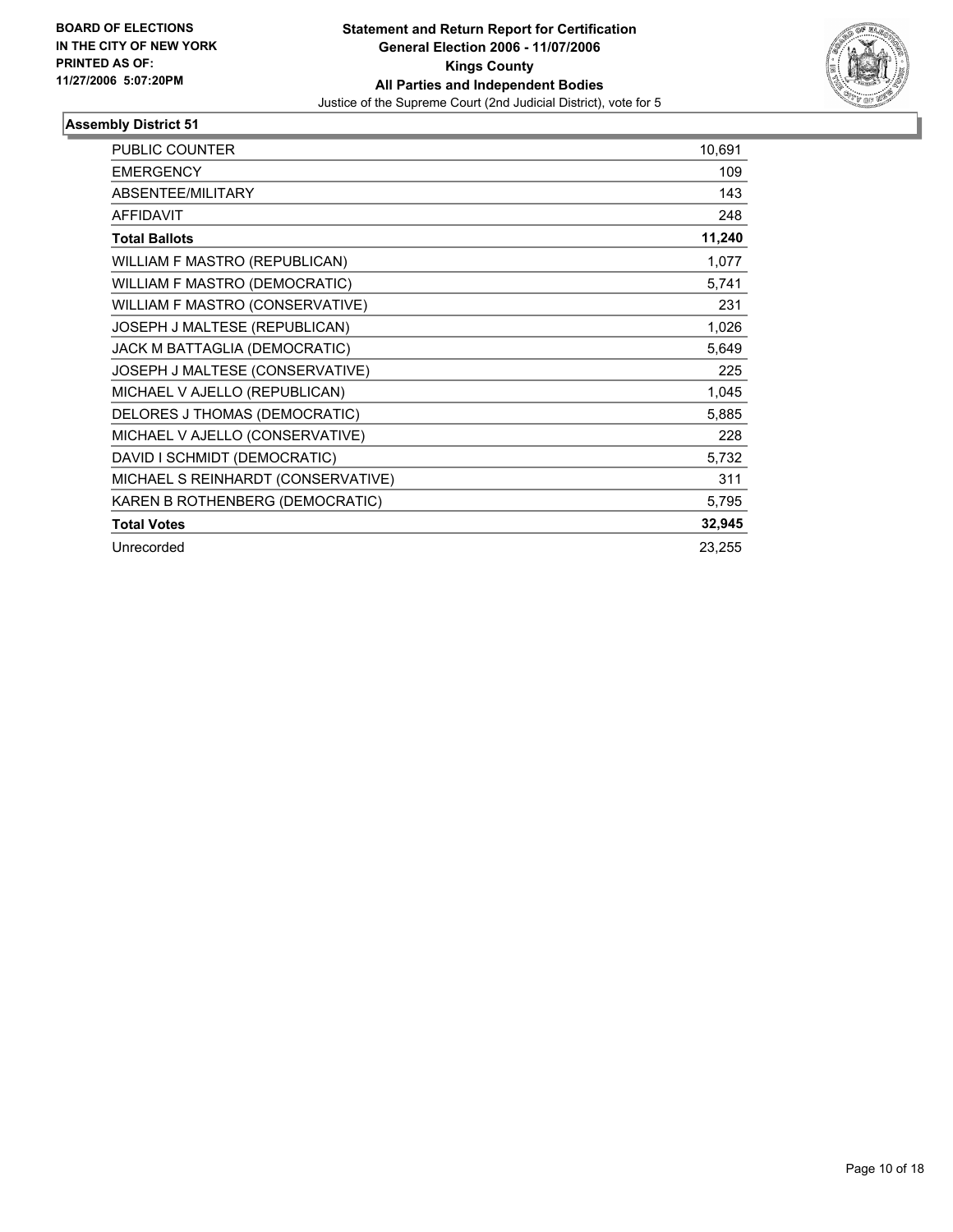

| PUBLIC COUNTER                     | 34,210                  |
|------------------------------------|-------------------------|
| <b>EMERGENCY</b>                   | 22                      |
| ABSENTEE/MILITARY                  | 889                     |
| <b>AFFIDAVIT</b>                   | 1,159                   |
| <b>Total Ballots</b>               | 36,684                  |
| WILLIAM F MASTRO (REPUBLICAN)      | 2,293                   |
| WILLIAM F MASTRO (DEMOCRATIC)      | 24,196                  |
| WILLIAM F MASTRO (CONSERVATIVE)    | 514                     |
| JOSEPH J MALTESE (REPUBLICAN)      | 2,306                   |
| JACK M BATTAGLIA (DEMOCRATIC)      | 25,175                  |
| JOSEPH J MALTESE (CONSERVATIVE)    | 551                     |
| MICHAEL V AJELLO (REPUBLICAN)      | 2,290                   |
| DELORES J THOMAS (DEMOCRATIC)      | 25,722                  |
| MICHAEL V AJELLO (CONSERVATIVE)    | 543                     |
| DAVID I SCHMIDT (DEMOCRATIC)       | 25,137                  |
| MICHAEL S REINHARDT (CONSERVATIVE) | 843                     |
| KAREN B ROTHENBERG (DEMOCRATIC)    | 25,928                  |
| AARON MASLOW (WRITE-IN)            | 1                       |
| ADAM MAYERS (WRITE-IN)             | 1                       |
| ANTHONY MANCINI JR (WRITE-IN)      | 1                       |
| CARTER COLE (WRITE-IN)             | 1                       |
| CHERYL METZGER (WRITE-IN)          | $\overline{\mathbf{c}}$ |
| CHRIS OWENS (WRITE-IN)             | $\mathbf 1$             |
| DAVID BLOOMFIELD (WRITE-IN)        | 1                       |
| EDNA SWARTZ (WRITE-IN)             | 1                       |
| ELLEN SAURBREY (WRITE-IN)          | 3                       |
| EUGENE RUSSIANOFF (WRITE-IN)       | 1                       |
| GARY ALEXSON (WRITE-IN)            | 1                       |
| HARVEY PORIS (WRITE-IN)            | $\mathbf 1$             |
| JEREMY RABEN (WRITE-IN)            | $\overline{\mathbf{c}}$ |
| JOEL BLOCKRATH (WRITE-IN)          | 1                       |
| JOSEPH DAGOSTINO (WRITE-IN)        | $\overline{2}$          |
| LEONARD FUCHS (WRITE-IN)           | 1                       |
| LORI WALSH (WRITE-IN)              | 1                       |
| LOUIS SHWARTZ (WRITE-IN)           | 1                       |
| MAREK FUCHS (WRITE-IN)             | 1                       |
| MARK DWYER (WRITE-IN)              | 1                       |
| MARY HACK (WRITE-IN)               | $\boldsymbol{2}$        |
| MARY PRICE (WRITE-IN)              | 3                       |
| MONICA KIPINIAK (WRITE-IN)         | 1                       |
| NEAL ROSENSTEIN (WRITE-IN)         | 1                       |
| PHIL PHILLIPS (WRITE-IN)           | 1                       |
| ROBERT SMITH (WRITE-IN)            | $\overline{\mathbf{c}}$ |
| SABINE ROSENSTEIN (WRITE-IN)       | $\mathbf 1$             |
| SEM BROWN BACK (WRITE-IN)          | $\overline{\mathbf{c}}$ |
| STEVE J. KAYE (WRITE-IN)           | 1                       |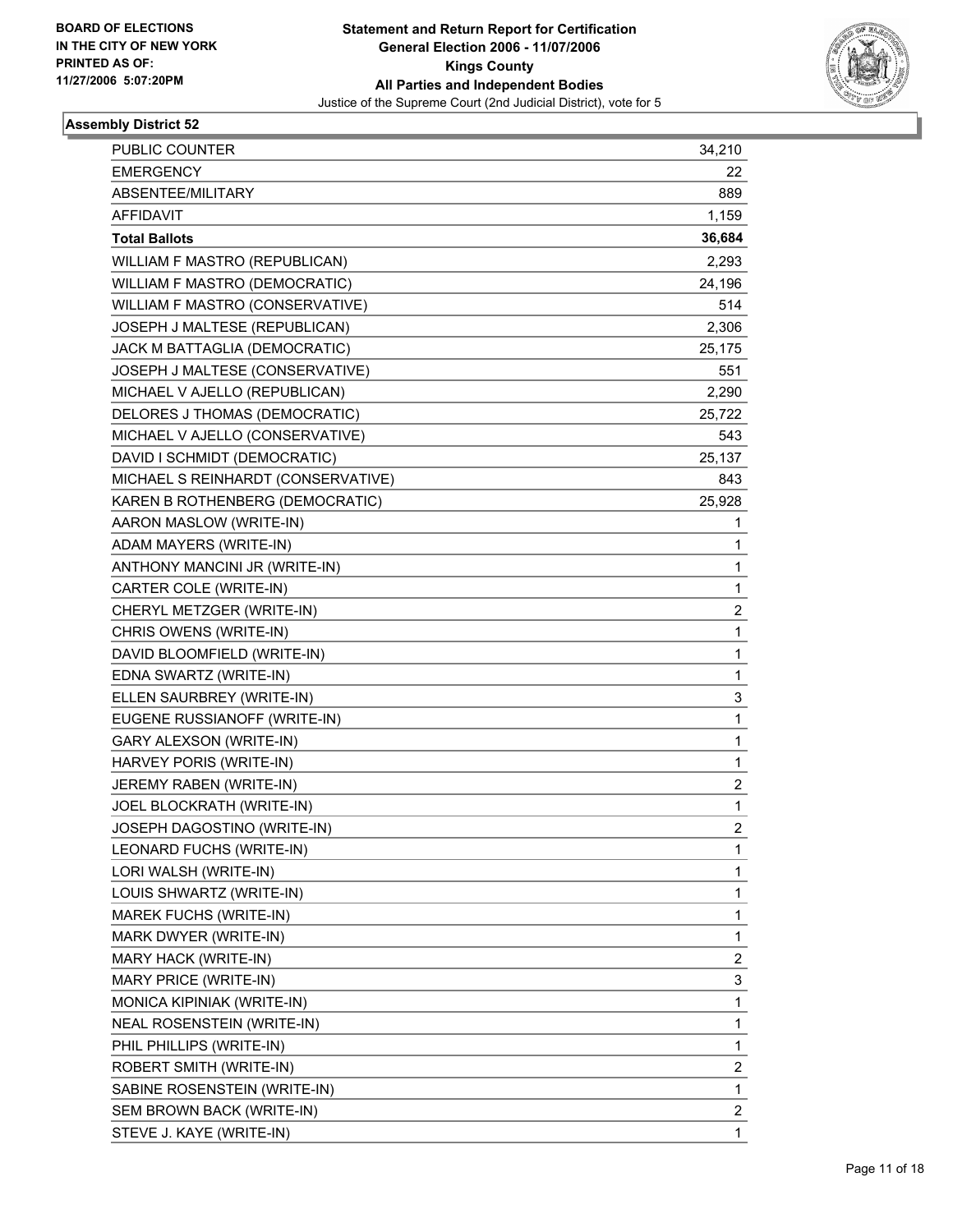

| 135,541 |
|---------|
| 47.879  |
|         |

#### **Assembly District 53**

| <b>PUBLIC COUNTER</b>              | 15,410         |
|------------------------------------|----------------|
| <b>EMERGENCY</b>                   | 68             |
| ABSENTEE/MILITARY                  | 158            |
| <b>AFFIDAVIT</b>                   | 453            |
| <b>Total Ballots</b>               | 16,123         |
| WILLIAM F MASTRO (REPUBLICAN)      | 648            |
| WILLIAM F MASTRO (DEMOCRATIC)      | 9,262          |
| WILLIAM F MASTRO (CONSERVATIVE)    | 196            |
| JOSEPH J MALTESE (REPUBLICAN)      | 636            |
| JACK M BATTAGLIA (DEMOCRATIC)      | 9,184          |
| JOSEPH J MALTESE (CONSERVATIVE)    | 216            |
| MICHAEL V AJELLO (REPUBLICAN)      | 695            |
| DELORES J THOMAS (DEMOCRATIC)      | 9,416          |
| MICHAEL V AJELLO (CONSERVATIVE)    | 204            |
| DAVID I SCHMIDT (DEMOCRATIC)       | 9,017          |
| MICHAEL S REINHARDT (CONSERVATIVE) | 237            |
| KAREN B ROTHENBERG (DEMOCRATIC)    | 8,962          |
| FRANCESCA L. CUTRONE (WRITE-IN)    | $\overline{2}$ |
| <b>Total Votes</b>                 | 48,675         |
| Unrecorded                         | 31,940         |

| <b>PUBLIC COUNTER</b>              | 11,737 |
|------------------------------------|--------|
| <b>EMERGENCY</b>                   | 126    |
| ABSENTEE/MILITARY                  | 84     |
| <b>AFFIDAVIT</b>                   | 281    |
| <b>Total Ballots</b>               | 12,243 |
| WILLIAM F MASTRO (REPUBLICAN)      | 456    |
| WILLIAM F MASTRO (DEMOCRATIC)      | 6,778  |
| WILLIAM F MASTRO (CONSERVATIVE)    | 151    |
| JOSEPH J MALTESE (REPUBLICAN)      | 400    |
| JACK M BATTAGLIA (DEMOCRATIC)      | 6,564  |
| JOSEPH J MALTESE (CONSERVATIVE)    | 146    |
| MICHAEL V AJELLO (REPUBLICAN)      | 423    |
| DELORES J THOMAS (DEMOCRATIC)      | 7,190  |
| MICHAEL V AJELLO (CONSERVATIVE)    | 138    |
| DAVID I SCHMIDT (DEMOCRATIC)       | 6,385  |
| MICHAEL S REINHARDT (CONSERVATIVE) | 218    |
| KAREN B ROTHENBERG (DEMOCRATIC)    | 6,606  |
| <b>Total Votes</b>                 | 35,455 |
| Unrecorded                         | 25,760 |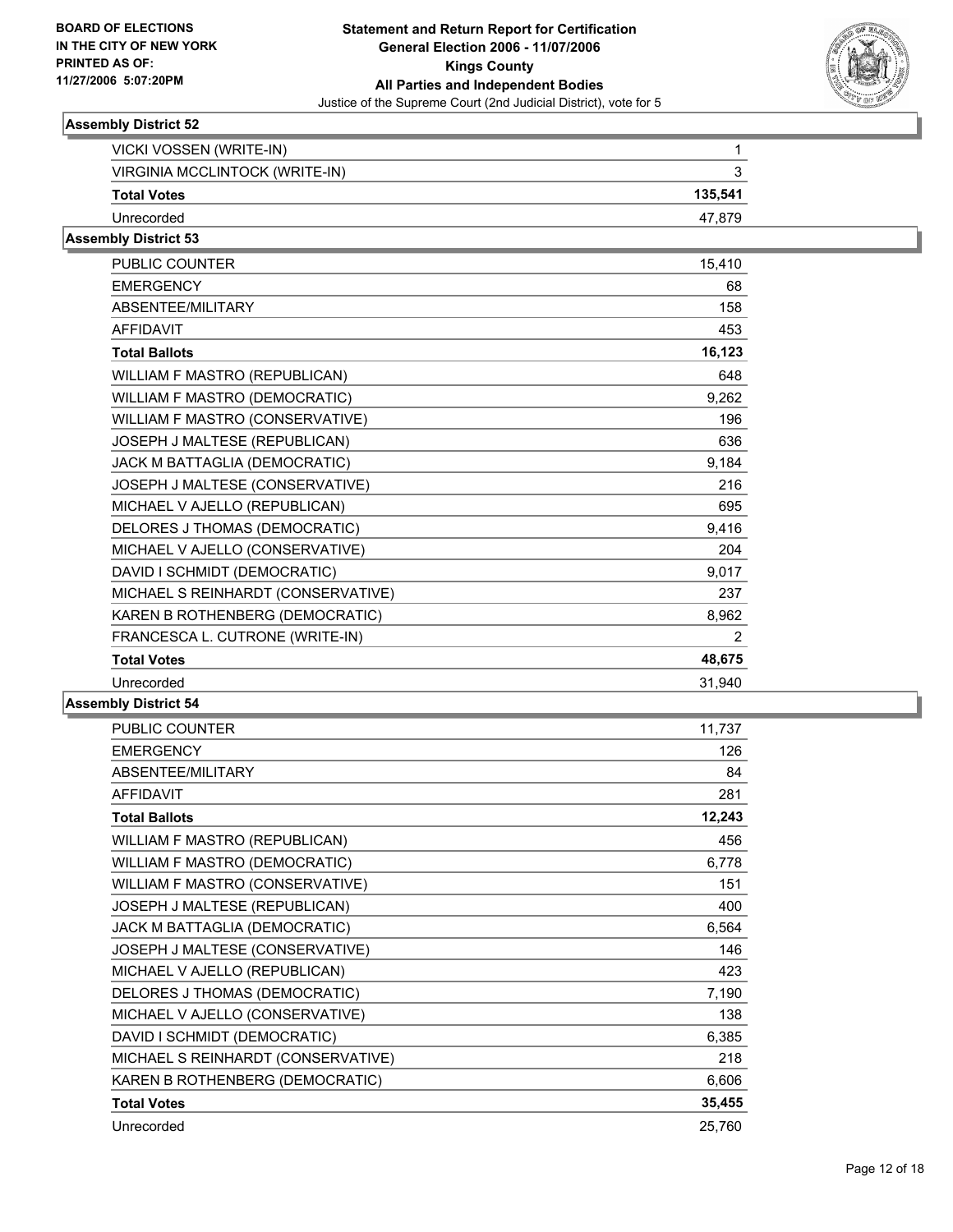

| <b>PUBLIC COUNTER</b>              | 14,766 |
|------------------------------------|--------|
| <b>EMERGENCY</b>                   | 20     |
| <b>ABSENTEE/MILITARY</b>           | 152    |
| <b>AFFIDAVIT</b>                   | 286    |
| <b>Total Ballots</b>               | 15,237 |
| WILLIAM F MASTRO (REPUBLICAN)      | 308    |
| WILLIAM F MASTRO (DEMOCRATIC)      | 8,504  |
| WILLIAM F MASTRO (CONSERVATIVE)    | 178    |
| JOSEPH J MALTESE (REPUBLICAN)      | 314    |
| JACK M BATTAGLIA (DEMOCRATIC)      | 8,347  |
| JOSEPH J MALTESE (CONSERVATIVE)    | 148    |
| MICHAEL V AJELLO (REPUBLICAN)      | 300    |
| DELORES J THOMAS (DEMOCRATIC)      | 9,260  |
| MICHAEL V AJELLO (CONSERVATIVE)    | 158    |
| DAVID I SCHMIDT (DEMOCRATIC)       | 8,333  |
| MICHAEL S REINHARDT (CONSERVATIVE) | 182    |
| KAREN B ROTHENBERG (DEMOCRATIC)    | 8,437  |
| <b>Total Votes</b>                 | 44,469 |
| Unrecorded                         | 31,716 |

| PUBLIC COUNTER                     | 16,670 |
|------------------------------------|--------|
| <b>EMERGENCY</b>                   | 121    |
| ABSENTEE/MILITARY                  | 217    |
| AFFIDAVIT                          | 436    |
| <b>Total Ballots</b>               | 17,456 |
| WILLIAM F MASTRO (REPUBLICAN)      | 319    |
| WILLIAM F MASTRO (DEMOCRATIC)      | 10,151 |
| WILLIAM F MASTRO (CONSERVATIVE)    | 196    |
| JOSEPH J MALTESE (REPUBLICAN)      | 320    |
| JACK M BATTAGLIA (DEMOCRATIC)      | 10,081 |
| JOSEPH J MALTESE (CONSERVATIVE)    | 165    |
| MICHAEL V AJELLO (REPUBLICAN)      | 329    |
| DELORES J THOMAS (DEMOCRATIC)      | 11.280 |
| MICHAEL V AJELLO (CONSERVATIVE)    | 174    |
| DAVID I SCHMIDT (DEMOCRATIC)       | 10,014 |
| MICHAEL S REINHARDT (CONSERVATIVE) | 206    |
| KAREN B ROTHENBERG (DEMOCRATIC)    | 10,310 |
| ALTON MADDOX (WRITE-IN)            | 1      |
| <b>BRUCE WRIGHT (WRITE-IN)</b>     | 1      |
| FEMI KODJO (WRITE-IN)              | 1      |
| G TOKPONWEY (WRITE-IN)             | 1      |
| M TOKPONWEX (WRITE-IN)             | 1      |
| <b>Total Votes</b>                 | 53,550 |
| Unrecorded                         | 33,730 |
|                                    |        |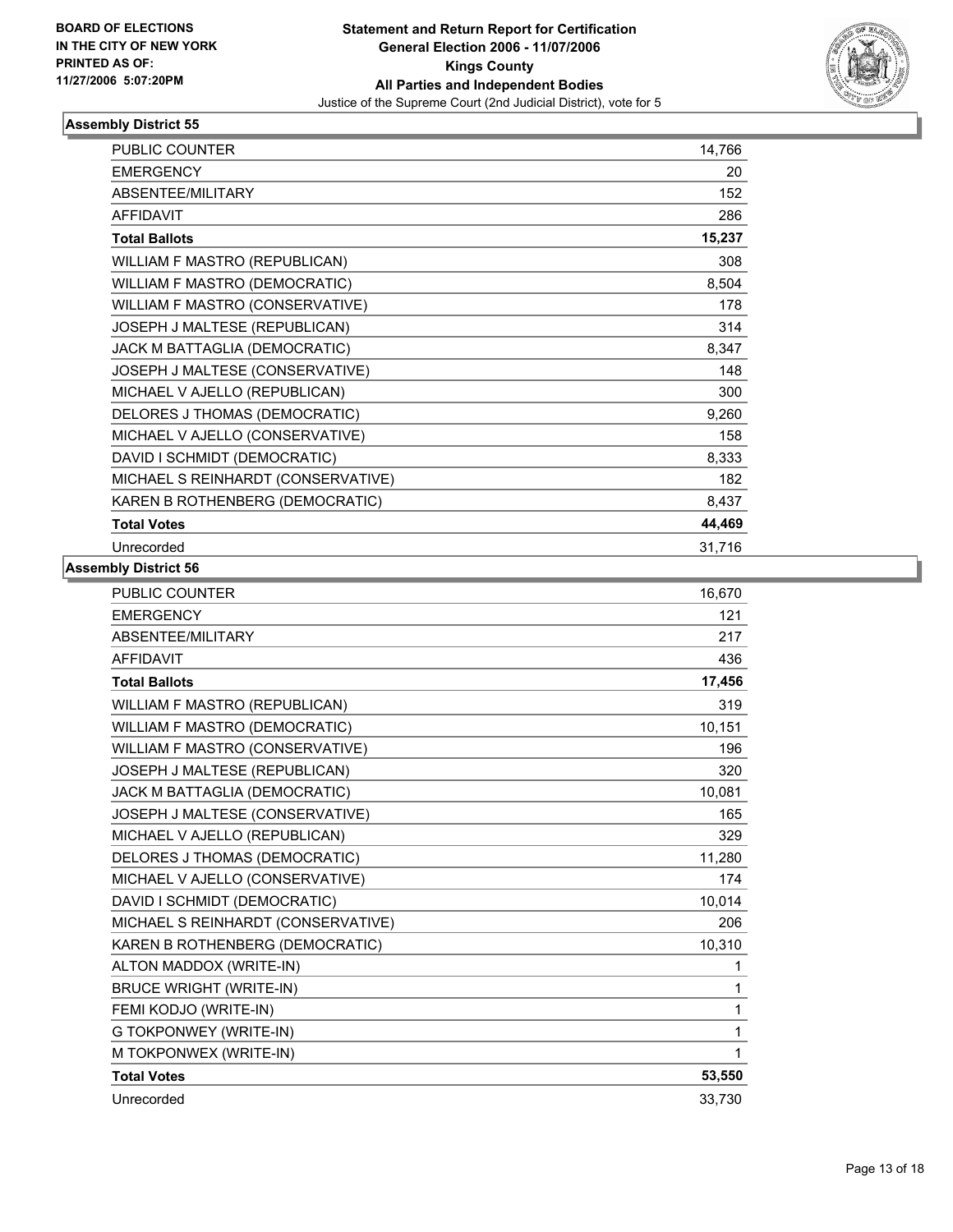

| <b>PUBLIC COUNTER</b>              | 23,380 |
|------------------------------------|--------|
| <b>EMERGENCY</b>                   | 67     |
| <b>ABSENTEE/MILITARY</b>           | 401    |
| <b>AFFIDAVIT</b>                   | 715    |
| <b>Total Ballots</b>               | 24,649 |
| WILLIAM F MASTRO (REPUBLICAN)      | 636    |
| WILLIAM F MASTRO (DEMOCRATIC)      | 14,821 |
| WILLIAM F MASTRO (CONSERVATIVE)    | 219    |
| JOSEPH J MALTESE (REPUBLICAN)      | 523    |
| JACK M BATTAGLIA (DEMOCRATIC)      | 14,919 |
| JOSEPH J MALTESE (CONSERVATIVE)    | 228    |
| MICHAEL V AJELLO (REPUBLICAN)      | 611    |
| DELORES J THOMAS (DEMOCRATIC)      | 16,404 |
| MICHAEL V AJELLO (CONSERVATIVE)    | 279    |
| DAVID I SCHMIDT (DEMOCRATIC)       | 14,751 |
| MICHAEL S REINHARDT (CONSERVATIVE) | 347    |
| KAREN B ROTHENBERG (DEMOCRATIC)    | 15,377 |
| <b>Total Votes</b>                 | 79,115 |
| Unrecorded                         | 44,130 |

| PUBLIC COUNTER                     | 18,903 |
|------------------------------------|--------|
| <b>EMERGENCY</b>                   | 63     |
| ABSENTEE/MILITARY                  | 326    |
| <b>AFFIDAVIT</b>                   | 293    |
| <b>Total Ballots</b>               | 19,620 |
| WILLIAM F MASTRO (REPUBLICAN)      | 470    |
| WILLIAM F MASTRO (DEMOCRATIC)      | 12,099 |
| WILLIAM F MASTRO (CONSERVATIVE)    | 175    |
| JOSEPH J MALTESE (REPUBLICAN)      | 532    |
| JACK M BATTAGLIA (DEMOCRATIC)      | 11,920 |
| JOSEPH J MALTESE (CONSERVATIVE)    | 172    |
| MICHAEL V AJELLO (REPUBLICAN)      | 471    |
| DELORES J THOMAS (DEMOCRATIC)      | 12,766 |
| MICHAEL V AJELLO (CONSERVATIVE)    | 158    |
| DAVID I SCHMIDT (DEMOCRATIC)       | 11,750 |
| MICHAEL S REINHARDT (CONSERVATIVE) | 216    |
| KAREN B ROTHENBERG (DEMOCRATIC)    | 11,669 |
| HILLARY RODHAM CLINTON (WRITE-IN)  |        |
| <b>Total Votes</b>                 | 62,399 |
| Unrecorded                         | 35,701 |
|                                    |        |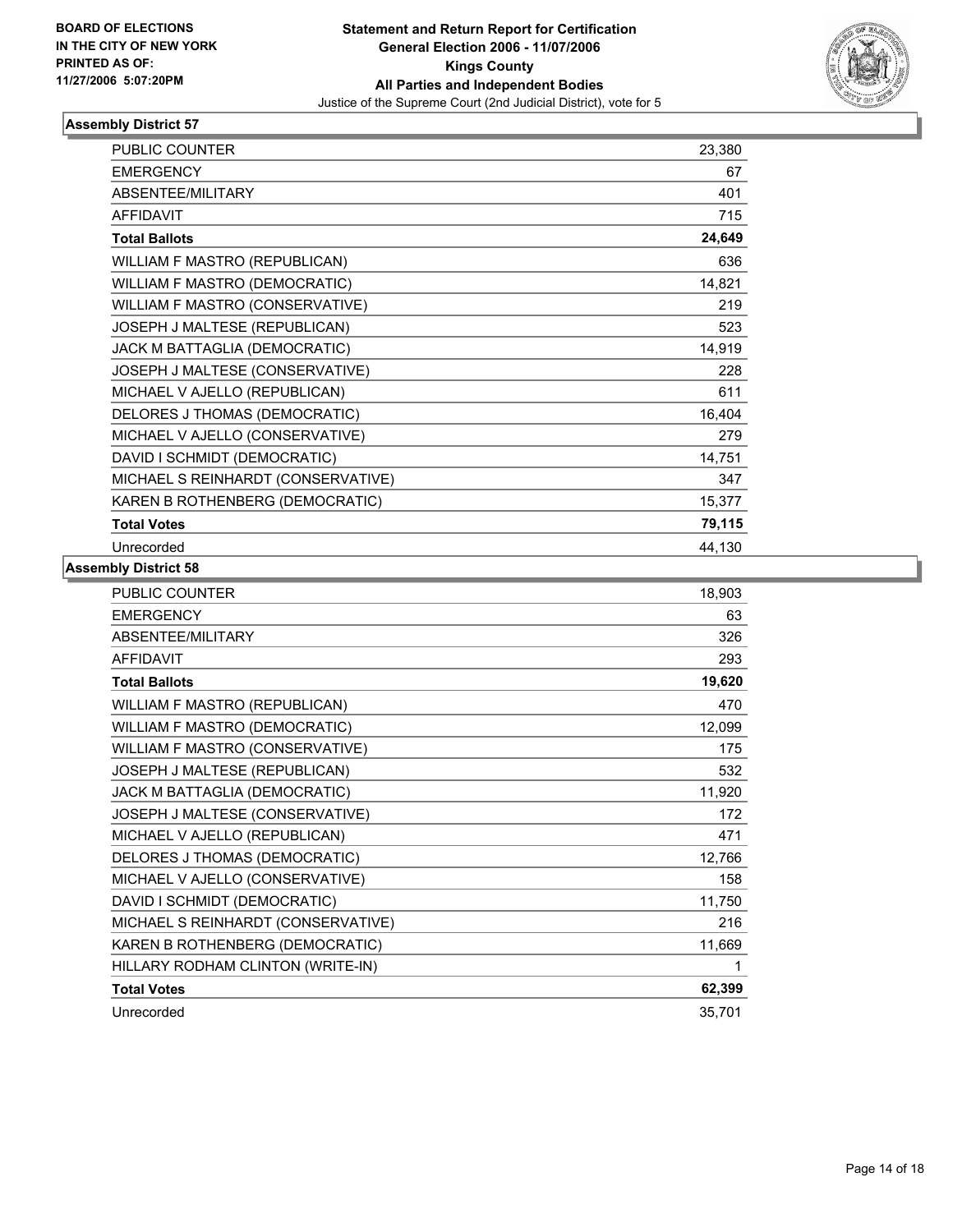

| <b>PUBLIC COUNTER</b>              | 19,385 |
|------------------------------------|--------|
| <b>EMERGENCY</b>                   | 63     |
| ABSENTEE/MILITARY                  | 286    |
| <b>AFFIDAVIT</b>                   | 307    |
| <b>Total Ballots</b>               | 20,098 |
| WILLIAM F MASTRO (REPUBLICAN)      | 3,175  |
| WILLIAM F MASTRO (DEMOCRATIC)      | 10,975 |
| WILLIAM F MASTRO (CONSERVATIVE)    | 670    |
| JOSEPH J MALTESE (REPUBLICAN)      | 3,134  |
| JACK M BATTAGLIA (DEMOCRATIC)      | 10,976 |
| JOSEPH J MALTESE (CONSERVATIVE)    | 681    |
| MICHAEL V AJELLO (REPUBLICAN)      | 3,220  |
| DELORES J THOMAS (DEMOCRATIC)      | 11,169 |
| MICHAEL V AJELLO (CONSERVATIVE)    | 713    |
| DAVID I SCHMIDT (DEMOCRATIC)       | 10,958 |
| MICHAEL S REINHARDT (CONSERVATIVE) | 1,140  |
| KAREN B ROTHENBERG (DEMOCRATIC)    | 11,392 |
| LINDA MCKEENA (WRITE-IN)           |        |
| <b>Total Votes</b>                 | 68,204 |
| Unrecorded                         | 32,286 |

| <b>PUBLIC COUNTER</b>              | 8.673            |
|------------------------------------|------------------|
| <b>EMERGENCY</b>                   | 34               |
| <b>ABSENTEE/MILITARY</b>           | 214              |
| <b>AFFIDAVIT</b>                   | 149              |
| <b>Total Ballots</b>               | 9,105            |
| WILLIAM F MASTRO (REPUBLICAN)      | 2,395            |
| WILLIAM F MASTRO (DEMOCRATIC)      | 3,933            |
| WILLIAM F MASTRO (CONSERVATIVE)    | 622              |
| JOSEPH J MALTESE (REPUBLICAN)      | 2.384            |
| JACK M BATTAGLIA (DEMOCRATIC)      | 4,069            |
| JOSEPH J MALTESE (CONSERVATIVE)    | 631              |
| MICHAEL V AJELLO (REPUBLICAN)      | 2,441            |
| DELORES J THOMAS (DEMOCRATIC)      | 3,975            |
| MICHAEL V AJELLO (CONSERVATIVE)    | 744              |
| DAVID I SCHMIDT (DEMOCRATIC)       | 3,994            |
| MICHAEL S REINHARDT (CONSERVATIVE) | 841              |
| KAREN B ROTHENBERG (DEMOCRATIC)    | 4,115            |
| ARTHUR LEAVITT SR. (WRITE-IN)      | 1                |
| JANET C. MACE, ESQ (WRITE-IN)      | $\boldsymbol{2}$ |
| RUDY GUILIANI (WRITE-IN)           | $\overline{2}$   |
| SUZANNE M. WOLBERS (WRITE-IN)      | 1                |
| <b>Total Votes</b>                 | 30,150           |
| Unrecorded                         | 15,375           |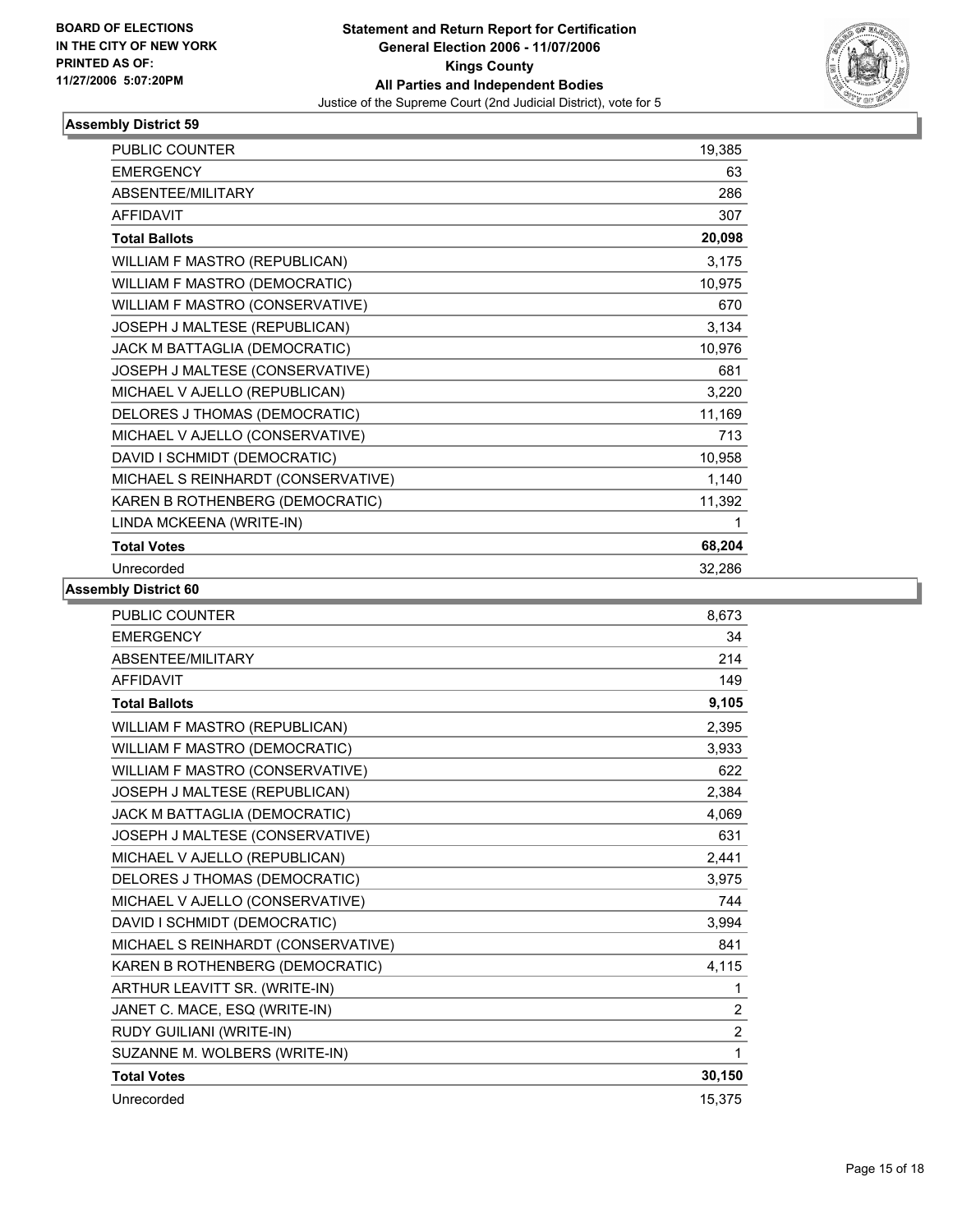

#### **Total for Justice of the Supreme Court (2nd Judicial District) - Kings County**

| PUBLIC COUNTER                       | 351,203          |
|--------------------------------------|------------------|
| <b>EMERGENCY</b>                     | 1,799            |
| ABSENTEE/MILITARY                    | 6,496            |
| AFFIDAVIT                            | 7,438            |
| <b>Total Ballots</b>                 | 368,512          |
| WILLIAM F MASTRO (REPUBLICAN)        | 36,790           |
| <b>WILLIAM F MASTRO (DEMOCRATIC)</b> | 200,662          |
| WILLIAM F MASTRO (CONSERVATIVE)      | 7,807            |
| JOSEPH J MALTESE (REPUBLICAN)        | 36,520           |
| JACK M BATTAGLIA (DEMOCRATIC)        | 201,911          |
| JOSEPH J MALTESE (CONSERVATIVE)      | 7,945            |
| MICHAEL V AJELLO (REPUBLICAN)        | 36,919           |
| DELORES J THOMAS (DEMOCRATIC)        | 211,607          |
| MICHAEL V AJELLO (CONSERVATIVE)      | 8,227            |
| DAVID I SCHMIDT (DEMOCRATIC)         | 203,973          |
| MICHAEL S REINHARDT (CONSERVATIVE)   | 12,038           |
| KAREN B ROTHENBERG (DEMOCRATIC)      | 208,346          |
| AARON MASLOW (WRITE-IN)              | 1                |
| ADAM MAYERS (WRITE-IN)               | 1                |
| ALFRED E. NEWMAN (WRITE-IN)          | 1                |
| ALLEN S. POPPER (WRITE-IN)           | $\mathbf{1}$     |
| ALTON MADDOX (WRITE-IN)              | $\overline{c}$   |
| ANTHONY MANCINI JR (WRITE-IN)        | $\mathbf{1}$     |
| ARTHUR LEAVITT SR. (WRITE-IN)        | $\mathbf 1$      |
| BABA BOOEY (WRITE-IN)                | 1                |
| BEN MYERS (WRITE-IN)                 | 1                |
| BRAD WILL (WRITE-IN)                 | 1                |
| <b>BRUCE WRIGHT (WRITE-IN)</b>       | 1                |
| CALVIN E JOHNSON (WRITE-IN)          | 1                |
| CARTER COLE (WRITE-IN)               | $\mathbf 1$      |
| CHARLES BARRON (WRITE-IN)            | 1                |
| CHARLES HARUSSLER (WRITE-IN)         | 1                |
| CHERYL METZGER (WRITE-IN)            | $\boldsymbol{2}$ |
| CHOKUE LUMUMBA (WRITE-IN)            | 1                |
| CHRIS OWENS (WRITE-IN)               | 1                |
| COMET FLEMING-JONES (WRITE-IN)       | 1                |
| DAVID BLOOMFIELD (WRITE-IN)          | 1                |
| DEANA ROSENBERG (WRITE-IN)           | 1                |
| ED TOWNS (WRITE-IN)                  | 1                |
| EDNA SWARTZ (WRITE-IN)               | 1                |
| EDWARD DELORENZO (WRITE-IN)          | 1                |
| ELLEN SAURBREY (WRITE-IN)            | 3                |
| ESTHER STACKELL (WRITE-IN)           | 1                |
| EUGENE RUSSIANOFF (WRITE-IN)         | 1                |
| FEMI KODJO (WRITE-IN)                | $\mathbf 1$      |
| FRANCESCA L. CUTRONE (WRITE-IN)      | $\overline{2}$   |
|                                      |                  |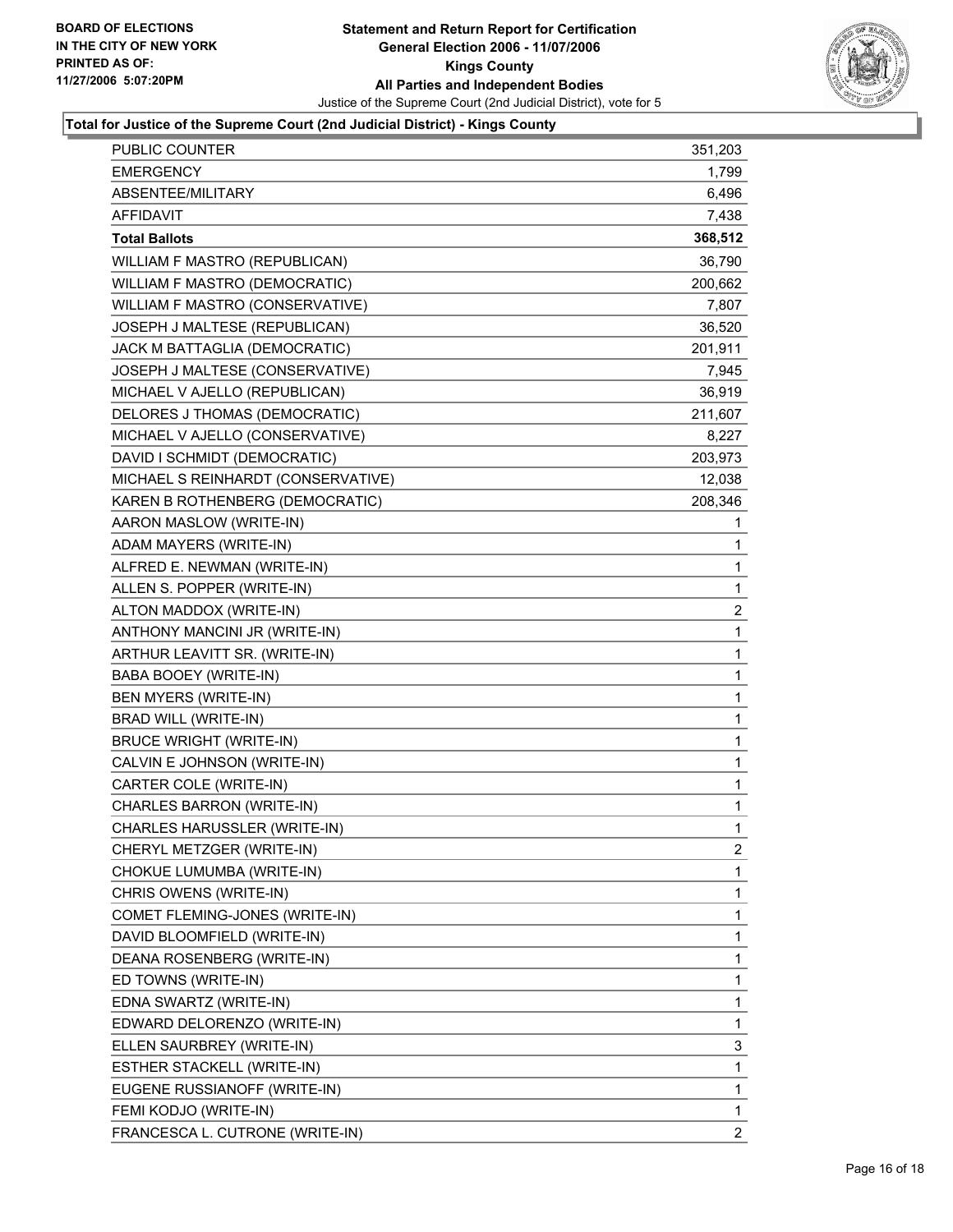

#### **Total for Justice of the Supreme Court (2nd Judicial District) - Kings County**

| G TOKPONWEY (WRITE-IN)            | 1                       |
|-----------------------------------|-------------------------|
| <b>GARY ALEXSON (WRITE-IN)</b>    | 1                       |
| <b>GOLDY ROSENBERG (WRITE-IN)</b> | 1                       |
| <b>GOLDY ROSFRN (WRITE-IN)</b>    | 1                       |
| HARRY GRUEN (WRITE-IN)            | 1                       |
| HARVEY PORIS (WRITE-IN)           | 1                       |
| HILLARY RODHAM CLINTON (WRITE-IN) | $\overline{\mathbf{c}}$ |
| ISRAEL GLASSER (WRITE-IN)         | $\mathbf{1}$            |
| JACK PURVIN (WRITE-IN)            | 1                       |
| JANET C. MACE, ESQ (WRITE-IN)     | $\overline{\mathbf{c}}$ |
| JASON W. LEDERMAN (WRITE-IN)      | 1                       |
| JEFFREY FRANKEL (WRITE-IN)        | 1                       |
| JEFFREY SUNSHINE (WRITE-IN)       | 1                       |
| JEREMY RABEN (WRITE-IN)           | $\overline{\mathbf{c}}$ |
| <b>JIMMY JUSTICE (WRITE-IN)</b>   | 1                       |
| JOEL BLOCKRATH (WRITE-IN)         | 1                       |
| JOSEPH DAGOSTINO (WRITE-IN)       | $\overline{\mathbf{c}}$ |
| JUDAH DICK (WRITE-IN)             | 1                       |
| KAREN TOTHERBOUN (WRITE-IN)       | 1                       |
| KATHERINE STOEHR (WRITE-IN)       | 1                       |
| LAURA SHMISHKISS (WRITE-IN)       | 1                       |
| LEONARD FUCHS (WRITE-IN)          | 1                       |
| LEWANNE JONES (WRITE-IN)          | 1                       |
| LINDA MCKEENA (WRITE-IN)          | 1                       |
| LORI WALSH (WRITE-IN)             | 1                       |
| LOUIS SHWARTZ (WRITE-IN)          | 1                       |
| M TOKPONWEX (WRITE-IN)            | 1                       |
| MAREK FUCHS (WRITE-IN)            | 1                       |
| MARISA MCCORMICK (WRITE-IN)       | 1                       |
| MARK DWYER (WRITE-IN)             | 1                       |
| MARQUIS DE SADE (WRITE-IN)        | 1                       |
| MARY HACK (WRITE-IN)              | $\overline{c}$          |
| MARY PRICE (WRITE-IN)             | 3                       |
| MELENA RYZIK (WRITE-IN)           | 1                       |
| MELVIN FRANKEL (WRITE-IN)         | 1                       |
| MICHAEL DEAR (WRITE-IN)           | 1                       |
| MICKEY MOUSE (WRITE-IN)           | 3                       |
| MONICA KIPINIAK (WRITE-IN)        | $\mathbf{1}$            |
| NEAL ROSENSTEIN (WRITE-IN)        | 1                       |
| NITZAN PELMAN (WRITE-IN)          | 1                       |
| PHIL PHILLIPS (WRITE-IN)          | 1                       |
| RABBY ARON TIETELBAUM (WRITE-IN)  | 4                       |
| ROBERT SMITH (WRITE-IN)           | $\overline{\mathbf{c}}$ |
| ROSE MADDEN (WRITE-IN)            | $\mathbf{1}$            |
| RUDY GUILIANI (WRITE-IN)          | $\overline{\mathbf{c}}$ |
| RYDER FLEMING-JONES (WRITE-IN)    | 1                       |